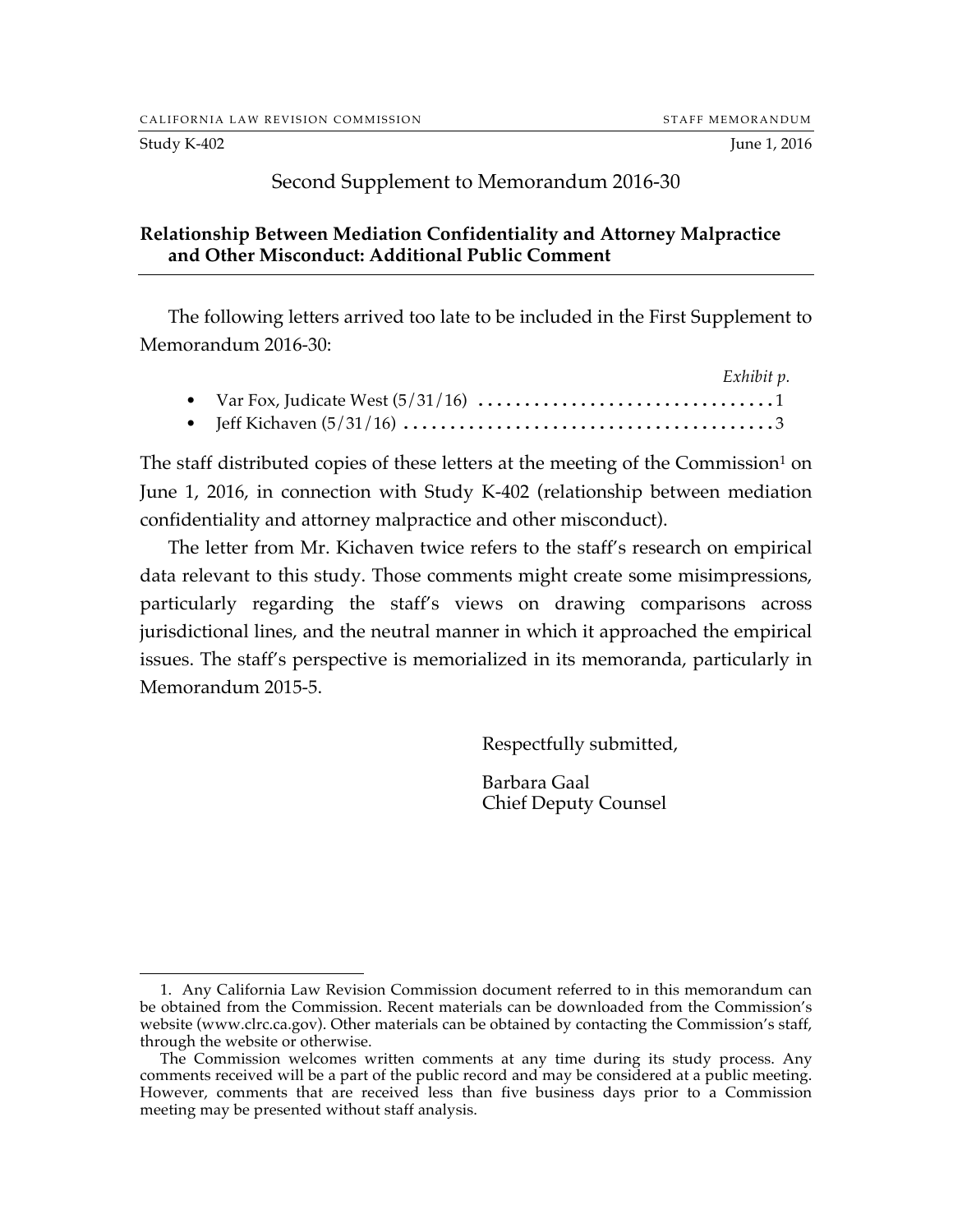# **EMAIL FROM VAR FOX, JUDICATE WEST (5/31/16)**

#### **Re: Mediation Confidentiality — Letter to California Law Revision Committee**

Dear Ms. Gaal,

Judicate West wishes to add its strenuous objection to any weakening of mediation confidentiality and privilege as currently provided by California law.

Judicate West is a California State-wide private ADR provider with a panel of over 100 highly qualified affiliated neutrals who conduct thousands of mediations each year at our six facilities around the state.

Based on our extensive experience as a provider of mediation services in California for over 20 years, we believe that presently available mediation confidentiality serves several important interests, both directly and indirectly, that must be respected and protected. We note that your Staff Memos have repeatedly recognized and documented these interests.

Complete confidentiality is one of the core factors that directly drives the high rate of success in case resolution associated with mediation. Confidentiality both allows and encourages open exchange of information and competing positions in furtherance of a realistic assessment of a case by all parties. Indirectly, mediation confidentiality positively contributes to the reduction of caseload impacts on the court system, which is well known to be overburdened and underfunded. Anything that serves to undermine the efficiency and effectiveness of mediation will adversely impact the courts, including access to and utilization of all court functions.

It is important to acknowledge the need for trust and the vital role it plays in making mediation successful. Mediation does not bind or direct parties or favor one party over another; instead, it provides a safe haven for the parties to negotiate with each other under the neutral facilitation of a mediator. Mediation is a complex and challenging human activity often performed under significant pressure and stress. Essential ingredients for success include building trust and maintaining neutrality; an absence of complete confidentiality would undermine both. Presently, mediation-related communications are protected and cannot form the basis of post-mediation disputes. Without that protection, every mediation would present the possibility of subsequent adversity, and consequently both trust and openness could be undermined from the outset.

We understand that clients of attorneys might occasionally have an interest in utilizing factual material that involves alleged attorney misconduct in the context of mediation proceedings. On the other hand, the wider public, consisting of all parties and counsel in mediation proceedings of all kinds, has a clear and compelling interest in preserving the openness in mediations that is fostered by the very strong public policy of confidentiality that traditionally and presently protects the mediation process. It is our firm and sincere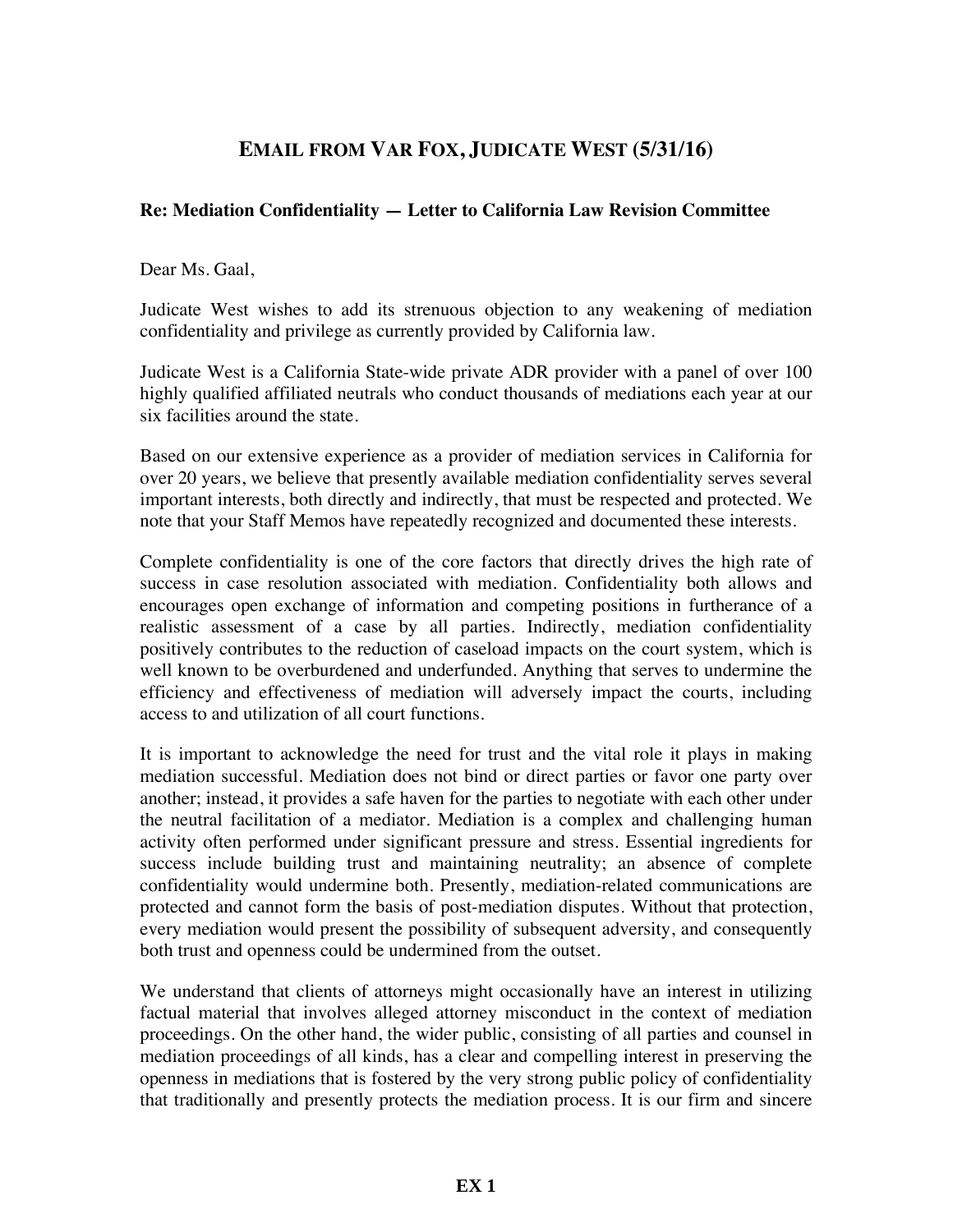belief that the salutary benefit to the entire public in preserving the confidentiality of mediations far outweighs the potential benefit to those very few of the public that may wish to challenge the conduct of their counsel during a particular mediation.

Mediation confidentiality further serves the inter-related goals of certainty and finality. The product of a successful mediation is settlement, the hallmark of which is a certain and final outcome in the form of a mutually agreed resolution. It is important, as a matter of public and legal policy in this respect, that all mediation participants or stakeholders realize and share in the benefits of certainty and finality, including parties and their counsel. If a disgruntled party or a party with simply a change of heart can use mediation communications to open new disputes there will be no predictable or enforceable certainty and finality for the participants. A dilution of existing mediation confidentiality and privilege could swallow the rule of confidentiality and thereby threaten the integrity of the process.

The Legislature enacted Cal. Evid. Code 1115 et seq providing mediation confidentiality and privilege in 1998 for good and important reasons. The Courts that have recently addressed the subject of mediation confidentiality and privilege correctly recognized and reaffirmed their importance and justification. Rare incidents of a party alleging malfeasance on the part of their attorney during mediation would not, in our view, justify the larger widespread systemic harm that could result from undermining complete mediation confidentiality.

Thank you for your attention and consideration. Should you need any additional input or clarification, please feel free to contact the undersigned.

Sincerely,

Judicate West

By: Var Fox

Thank you,

### **VAR FOX**



#### **www.JudicateWest.com**

**1851 East First Street, Suite 1600 | Santa Ana, CA 92705 Phone: 714.834.1340 | var@judicatewest.com**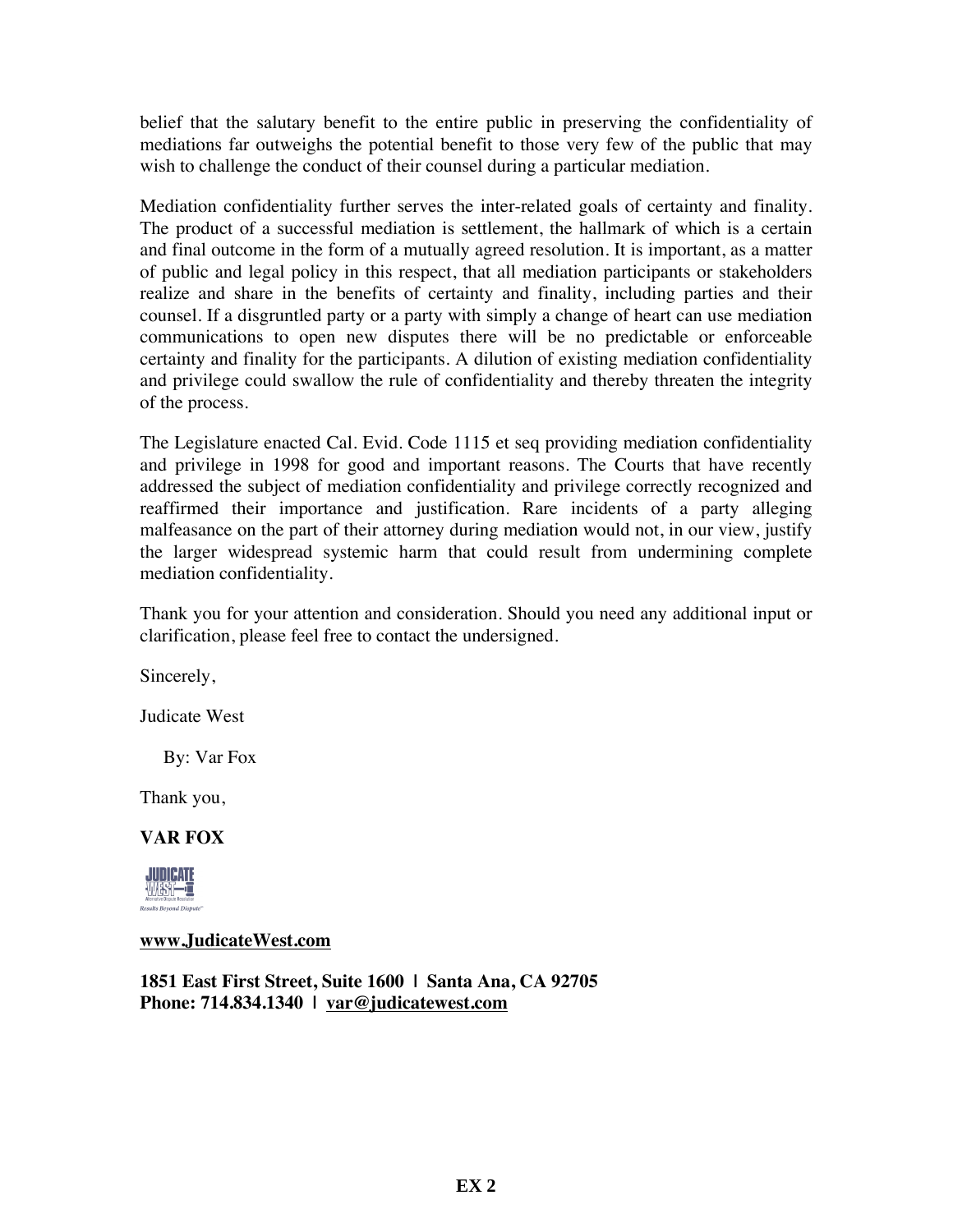# **JEFF KICHAVEN COMMERCIAL MEDIATION**

May 31, 2016

Barbara S. Gaal, Esq. California Law Revision Commission 4000 Middlefield Road, Suite D2 Palo Alto, CA 94303

In Re: Mediation Confidentiality

Dear Ms. Gaal:

Thank you for the opportunity to comment on the current issues before the Commission with respect to proposed changes in the Mediation Confidentiality Statute.

The Commission, wisely, seems inclined to recommend that the Legislature change the statute to allow the introduction of certain mediation‐related evidence in legal malpractice cases, at least where the evidence comes from the mediation in which the malpractice is alleged to have taken place. This would be an important step toward ensuring consumer protection and the Rule of Law in California mediations, and the Commission is to be commended for this.

The question now before the Commission is whether to engraft some sort of special *in camera* review upon evidence to be proffered under this contemplated exception to mediation confidentiality. The answer should be, "no." There is no reason to do so.

In addition to my comments to the Commission in previous correspondence, please let me add the following, briefly.

The underpinning for this inquiry is the hypothesis that the proposed exception to mediation confidentiality, without *in camera* review, would result in less mediation, or less effective mediation, or some other problem.

How can we test this hypothesis?

A common social science response would be to look for places where the exception exists, without the accompanying *in camera* review, and see whether there is any evidence that the hypothesized problems exist in those places.

Of course, there are such places. And, in those places, there are no such problems. The places are the states where the Uniform Mediation Act is the law. According to Memorandum 2016‐28, Pages 1‐2, in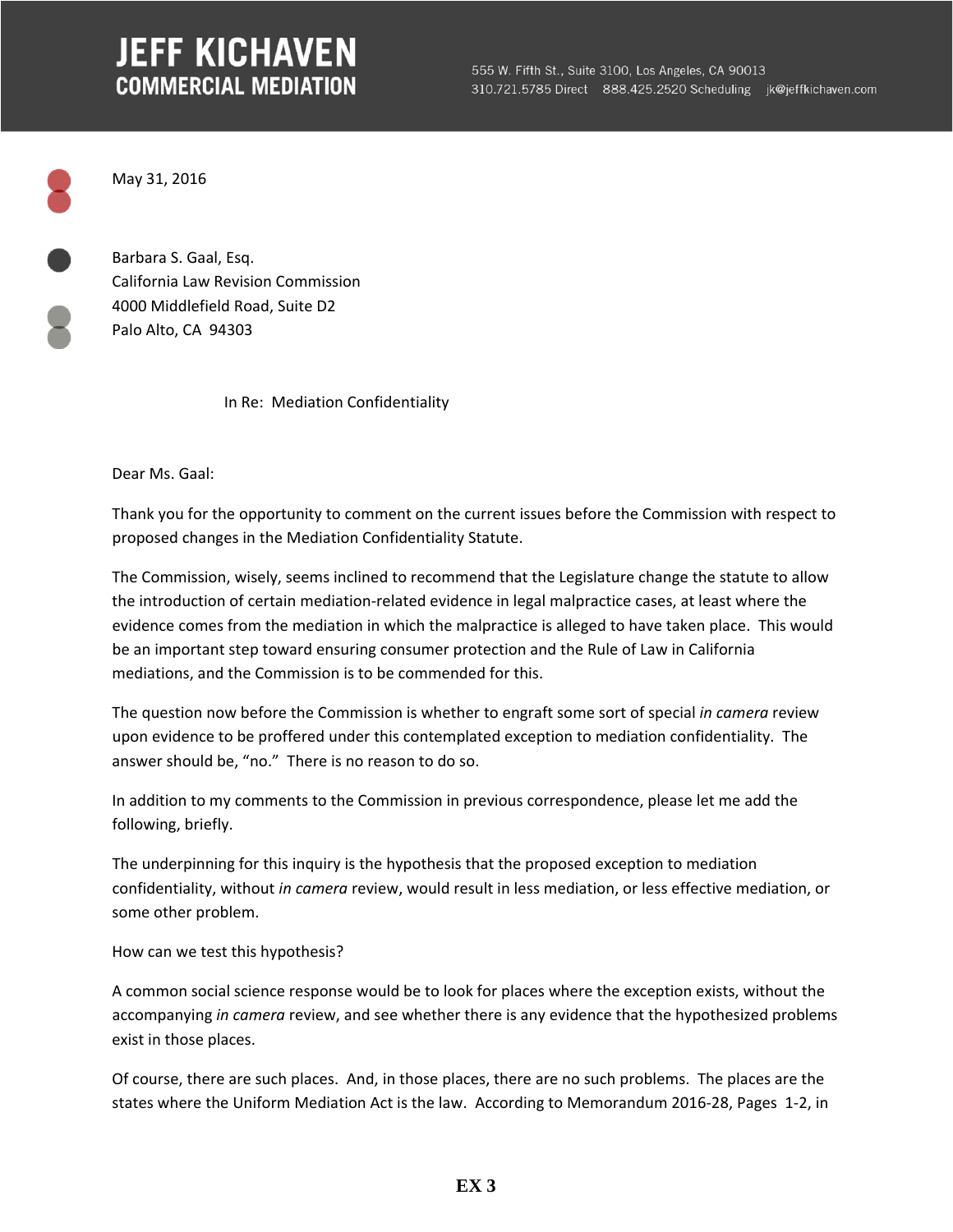Barbara S. Gaal, Esq. May 31, 2016 Page 2

those UMA states, there is no *in camera* review akin to what the Commission is considering. There is no evidence that those states suffer from less mediation, or less effective mediation, or any other problem, as a result. In memorandum after memorandum, the Staff has begged readers for actual evidence of adverse consequences of lesser levels of mediation confidentiality. None has been delivered.

At this point, the Commission should also be cautious of the kind of evidence it considers. Late in the game, someone might troll around UMA states and, through suggestive and leading questioning, try to generate anecdotal evidence of problems with the UMA's lesser standard of confidentiality. This kind of evidence – pseudo-evidence, really – is worthless, and the Commission should be on guard against it. The true question in UMA states is whether there is any spontaneous, unrehearsed evidence of problems. None has been reported.

It's time for the Commission to conclude that there is no actual evidence of problems with lesser standards of mediation confidentiality, and abandon the idea that, if consumers are allowed to pursue these legal malpractice actions, the overall effectiveness of mediation will somehow need to be rescued by *in camera* review.

In Memorandum 2016‐29, at Page 9, the Staff concludes that the benefits of mediation confidentiality are "inherently difficult to prove, much less to quantify." Yet the mediation establishment continues to insist, uninhibited by the absence of actual evidence to support their proposition, that absolute confidentiality is "essential to effective mediation." The actual evidence, though, is on the other side. The true reason that the benefits of absolute confidentiality are "inherently difficult to prove, much less to quantify," is that they do not exist. The persistence of effective mediation in UMA states proves the point.

*In camera* review, in any of its proposed incarnations, would, for no good reason, make the few legal malpractice cases which may arise out of mediations more complicated, longer, and more expensive. It would unduly burden and delay plaintiffs who seek adjudications on the merits. It would unduly consume scarce judicial resources. Courts have the tools they need to weed out meritless claims, through summary judgment proceedings, and otherwise.

The administration of justice would best be served by legislation which allows these few legal malpractice claims to go forth unencumbered by *in camera* review.